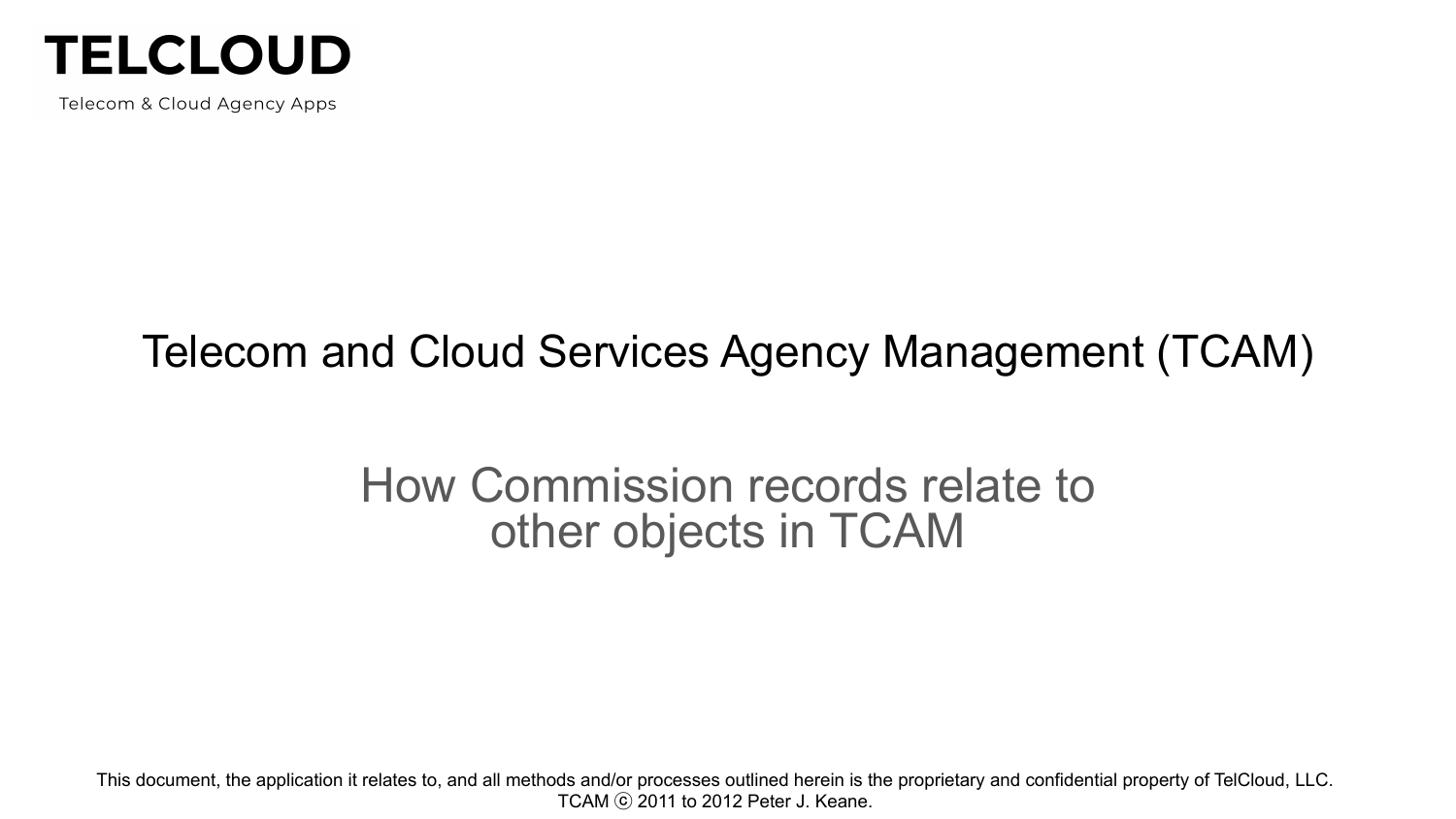# Telecom and Cloud Services Agency Management (TCAM) How Commission records relate to other Objects

- TCAM relates all the following together with the Opportunity as the central object in the relationships.
	- Opportunity to Account records for relationship to
		- Customer Account record
		- Supplier Account record

**TELCLOUD** Telecom & Cloud Agency Apps

- Agent or Rep Company Account record
- Other Company 1 & 2 Account records
- Channel Manager Account record
- Various other "referred by" account records
- Opportunity to Contact records for relationship to
	- **Opportunity Contact**
	- Supplier Contact
	- Agent or Rep 1, 2 & 3 Contacts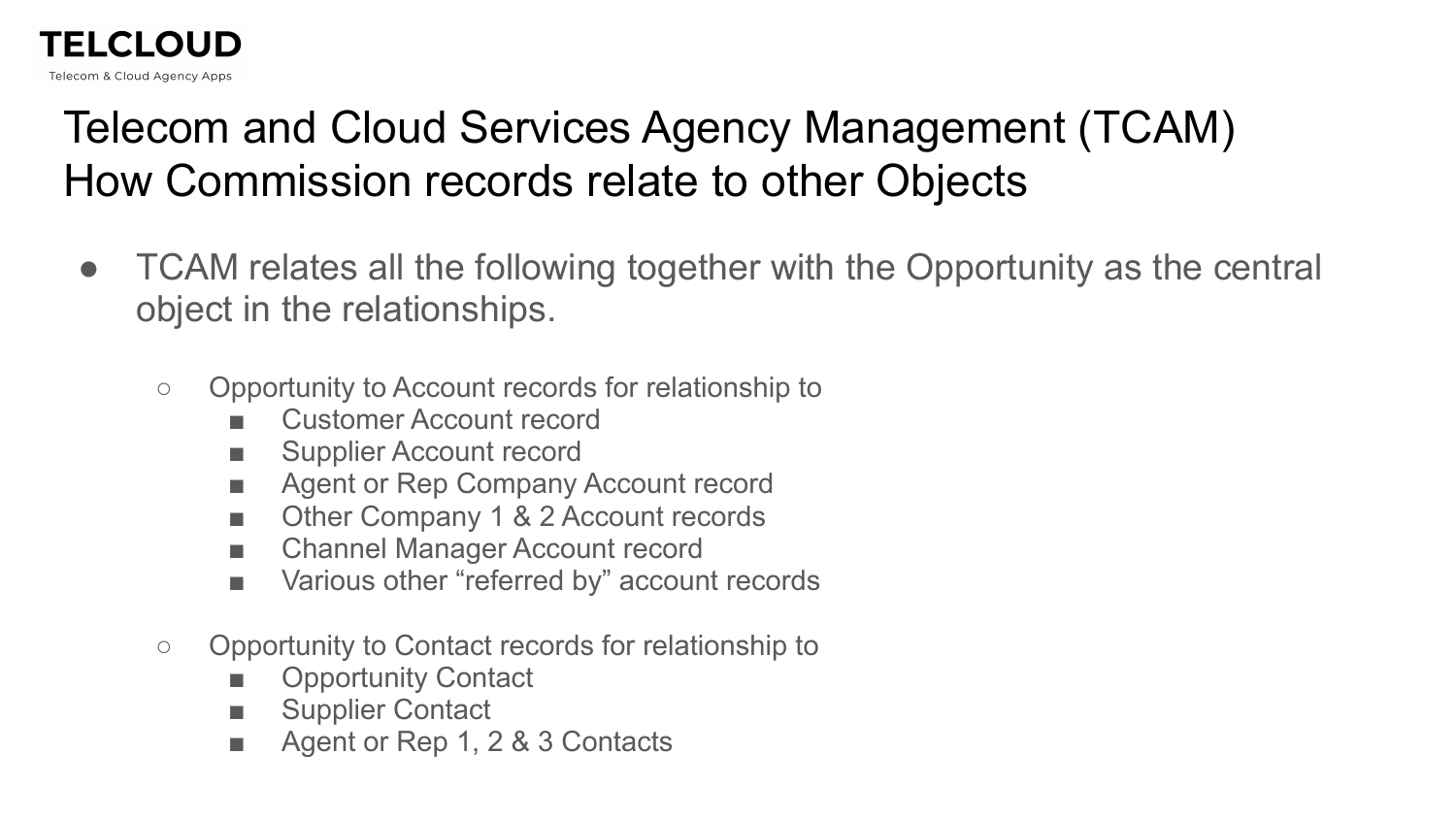### **TELCLOUD**

Telecom & Cloud Agency Apps

# Telecom and Cloud Services Agency Management (TCAM) How Commission records relate to other Objects

- TCAM relates all the following together with the Opportunity as the central object in the relationships.
	- Commission Related lists up to Opportunity
		- **Opportunity Commissions**
	- Other TCAM not commission-related Opportunity Related Lists
		- Quote Locations, Request, Result, Opportunity Products, Quotes
		- Assets
			- This is used for Install/Implementation process and post sale inventory management.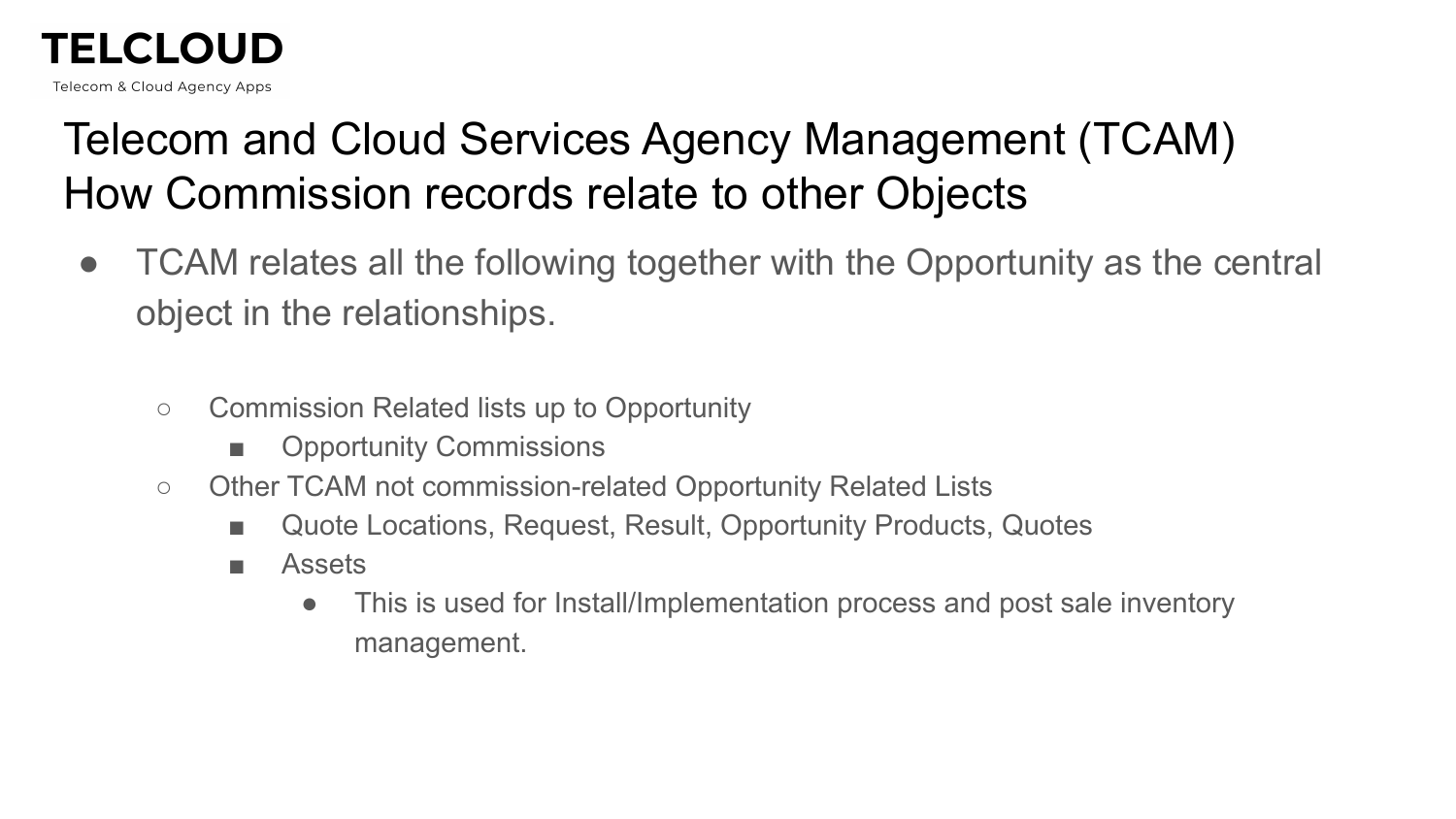

Telecom & Cloud Agency Apps

### Import Commission Process Data Path

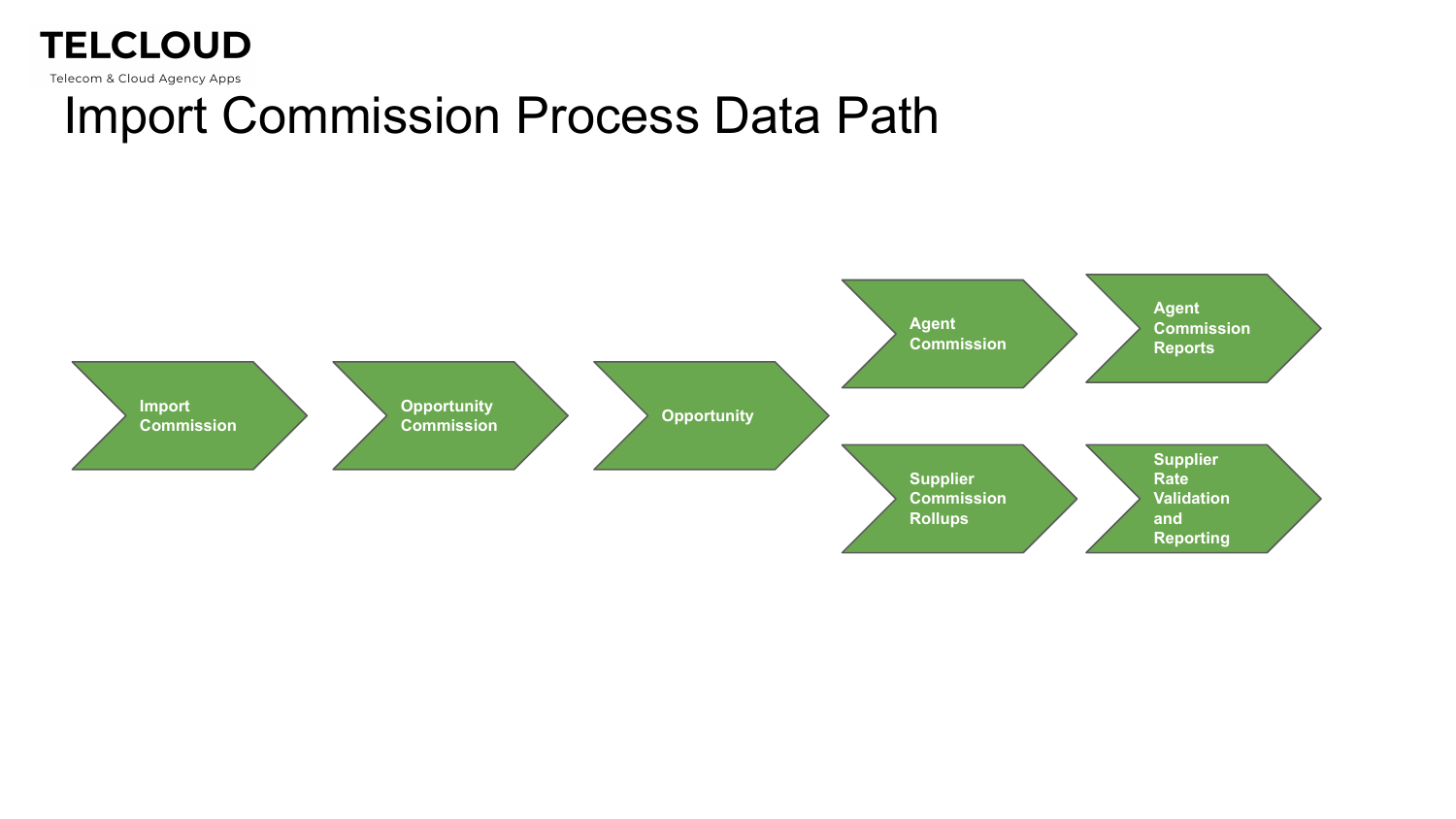### **TELCLOUD**

Telecom & Cloud Agency Apps

# Import Commission Process Data Path Details

#### **Import Commissions**

Supplier commissions imported via Data Loader, Data Loader or Data.io.

#### **Opportunity Commissions**

Includes all commission-related fields from Import. Required are Supplier, Supplier ID, Commission Run Month, Commission Amount.

#### **Opportunity**

Commission recipients and their respective splits as well as the Split Method, Supplier, Supplier Historical Commissions and Billing information and other information are presented.

#### **Optional Custom Apex, Process, Flow or Action**

All data not moved from Import Commissions to Opportunity Commissions is moved to other objects if customization is done.

#### **One or more standard or Custom Objects** Data is parsed into the object by the Custom Apex, Process, Flow or Action.